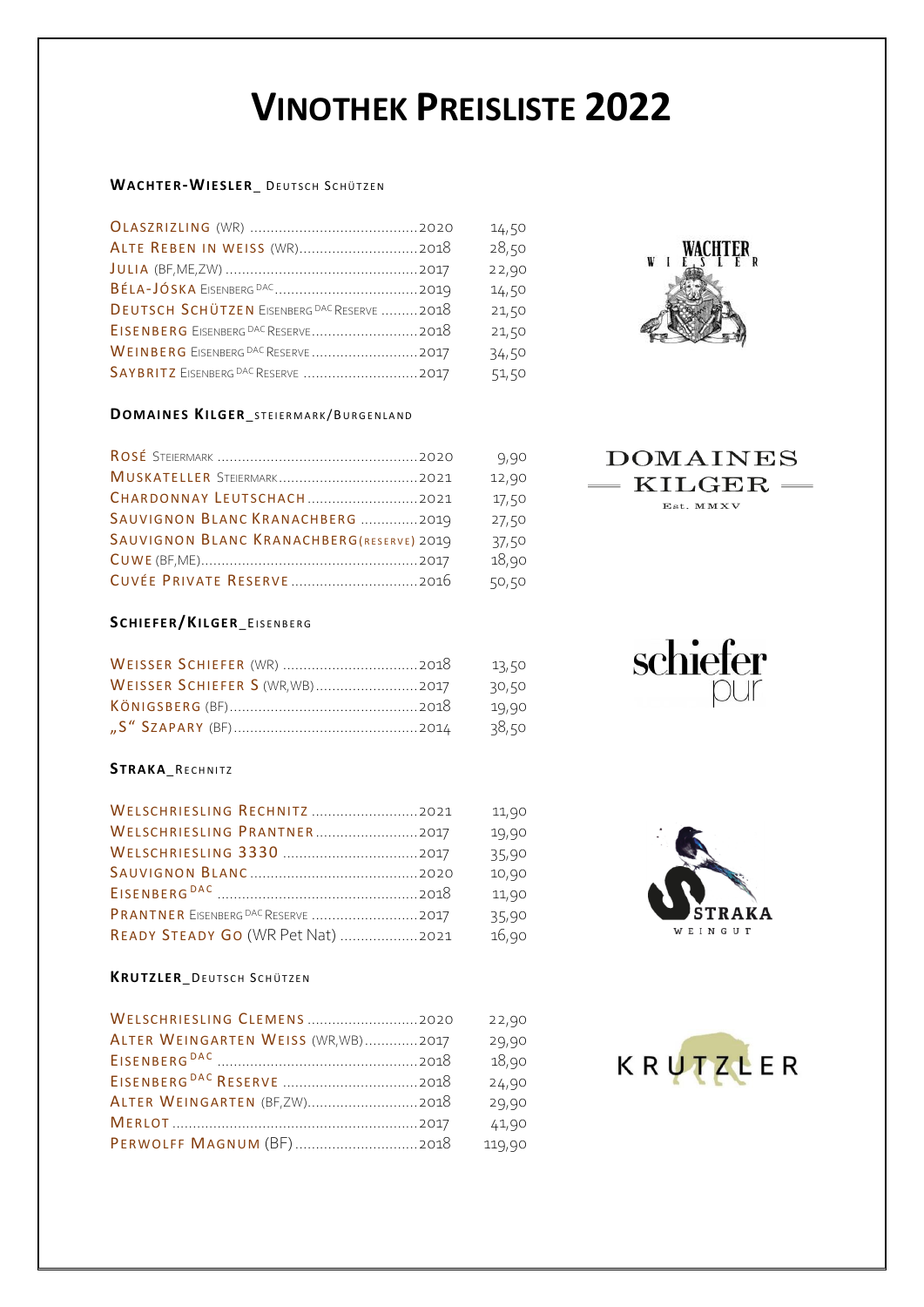#### **KOPFENSTEINER\_DEUTSCH SCHÜTZEN**

|                                             | 19,90 |
|---------------------------------------------|-------|
|                                             | 9,50  |
| DEUTSCH SCHÜTZEN EISENBERG DAC RESERVE 2018 | 15,50 |
|                                             | 23,90 |
|                                             | 30,50 |
|                                             | 34,50 |
|                                             | 23,90 |
|                                             |       |

# STUBITS RAINER\_CSATERBERG/HARMISCH

|                                        | 11,50 |
|----------------------------------------|-------|
|                                        | 13,50 |
| KLEINCSATER EISENBERG DAC RESERVE 2017 | 19,50 |
| WR ALLERSEELEN AUSLESE 0,375L  2018    | 19,90 |

# **STEPH ANO – DA S WEI N-GUT**\_ DE U T S C H SC H Ü T Z E N

|                                      | 19,90 |
|--------------------------------------|-------|
|                                      | 19,90 |
| WELSCHRIESLING BETONEI(CERES)2019    | 19,90 |
|                                      | 11,50 |
| GONZALO EISENBERG DAC RESERVE 2014   | 19,90 |
|                                      | 27,50 |
| STEPHANO ROT (ME, CS, CF)  2015      | 27,50 |
| BLAUFRÄNKISCH FORTIFIED 0,375L 2014? | 27,50 |

# **THOM WACH TER**\_EI S E N B E R G

| WEISSBURGUNDER KÖNIGSBURG  2019 11,50 |  |
|---------------------------------------|--|
|                                       |  |
|                                       |  |

# **SCHÜTZENHOF\_DEUTSCH SCHÜTZEN**

| APOLLON NO.5 (CH,RR) | non vintage | 23,90 |
|----------------------|-------------|-------|
|                      |             | 13,50 |
|                      |             | 13,50 |
|                      |             | 36,90 |
|                      |             | 27,50 |

# **NADO R**\_U N G A R I S C H E EI S E N B E R G

| VOLLER by Christoph Wachter (BF)2012/14 34,50 |  |
|-----------------------------------------------|--|
|                                               |  |





# $\texttt{SLED} \lim_{\text{D}} \lim_{\text{D}} \lim_{\text{D}} \lim_{\text{D}} \lim_{\text{D}}$